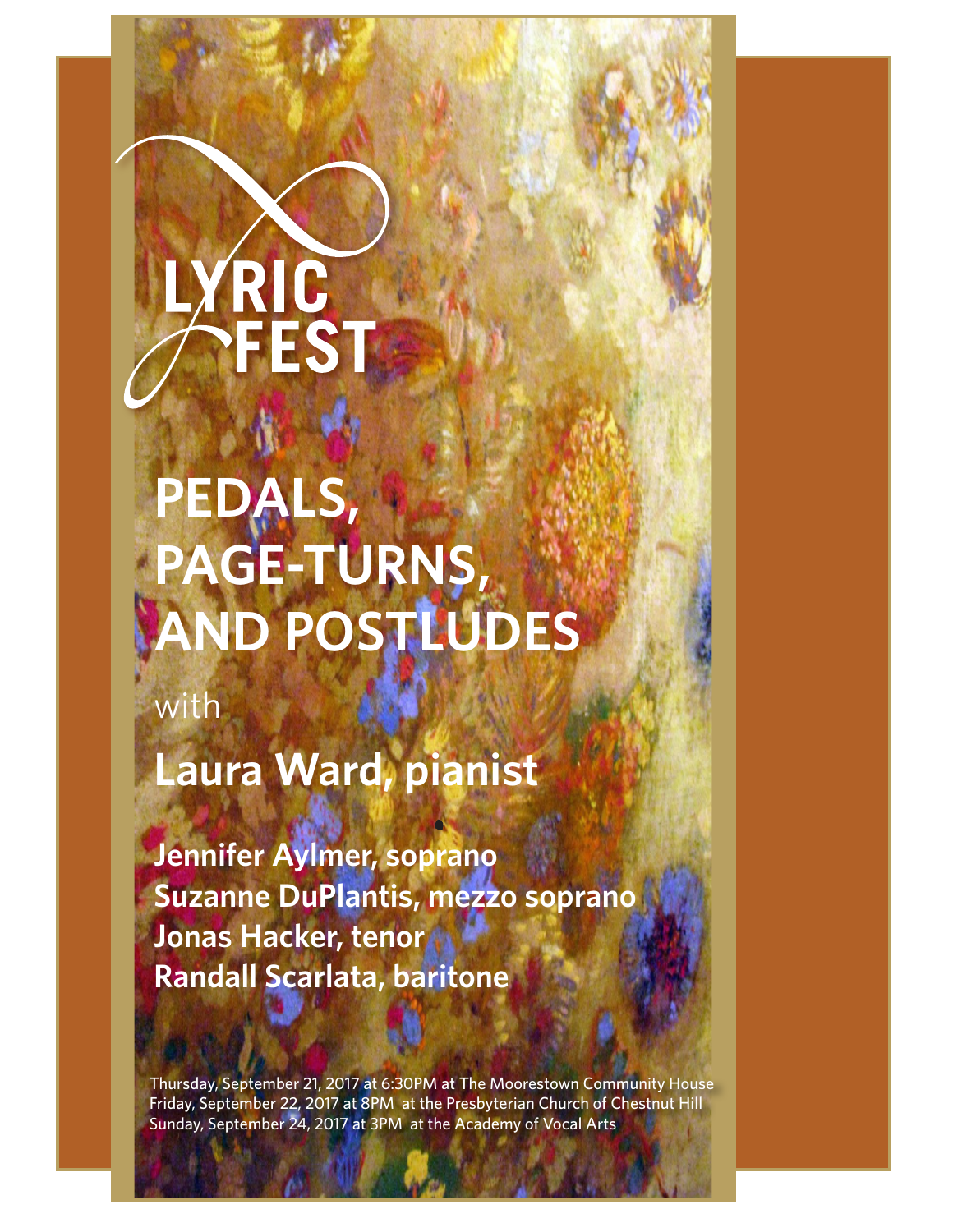PEDALS, PAGE-TURNS, AND POSTLUDES

with

# Laura Ward, pianist

#### Innovators

Gretchen Am Spinnrade - Franz Peter Schubert (1797 - 1828) Jennifer Aylmer

> Die Forelle - Franz Peter Schubert (1797 - 1828) Suzanne DuPlantis

Im Frühling - Franz Peter Schubert (1797 - 1828) Randall Scarlata

The Ash Grove - Benjamin Britten (1913-1976) Jonas Hacker

Lullaby - Benjamin C.S. Boyle (b.1979) Suzanne DuPlantis

\*

#### The Ladies

Á Chloris - Reynaldo Hahn (1874-1947) Randall Scarlata

Á Phidylé - Henri Duparc (1848-1933) Jonas Hacker

#### An Orchestra at One's Fingertips

\*

Lonely House (from *Street Scene*) - Kurt Weill (1900-1950) Jonas Hacker

Va! Laisse couleur mes larmes (from *Werther*) - Jules Massenet (1842-1912) Suzanne DuPlantis

Pronto io son (from *Don Pasquale*) - Gaetano Donizetti (1797-1848) Jennifer Aylmer and Randall Scarlata

INTERMISSION